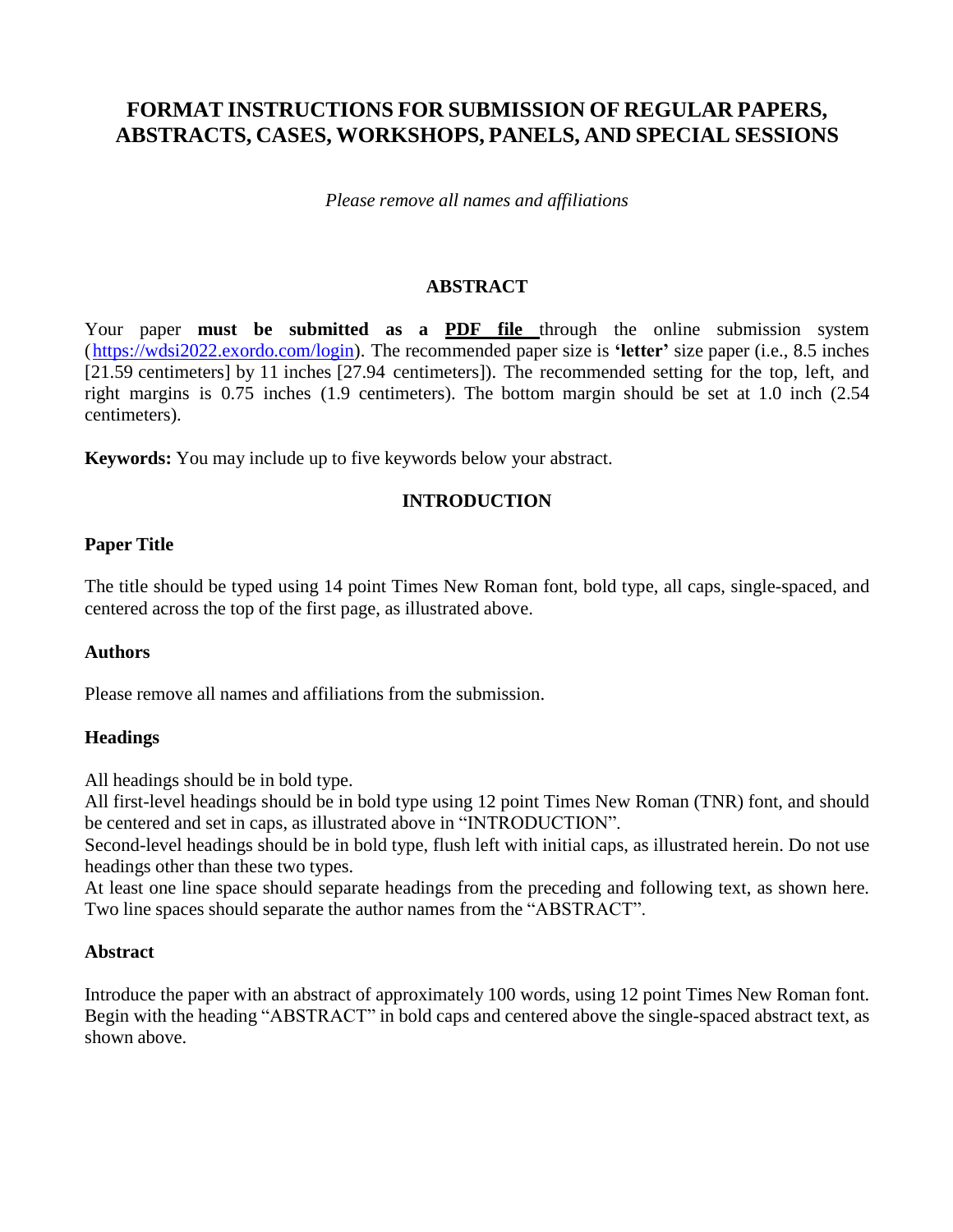# **Body**

Follow the abstract with a first-level heading that introduces the body of the paper. See typing instructions below for more information.

All paragraphs should begin flush left (no paragraph indent) and also be right (fully) justified. Singlespace the body of the paper. Use 12 point Times New Roman font throughout.

# **Figures and Tables**

Figures and tables should be placed as close as possible to where they are cited. First-level headingsshould state the table or figure number and may be followed by second-level subheadings. Avoid heavy solids or graphics with dark backgrounds. Simple line drawings or graphics are encouraged. All tables and images should be imbedded into the file and sized appropriately.

If you submit photographs, they need to be sampled at 300 dpi (dots per inch). Keep in mind that web graphics are typically sampled at 72 dpi and cannot be up-sampled to 300 dpi. Any file at a higher dpi (600 to 1200) will be down-sampled to 300 dpi to preserve file space. Photographs must be properly sized and positioned in the body of the paper.

# **Calling References**

Bracketed numbers, i.e. [1] or [2, p. 10] should be used in the body of the text to call references. If more than one reference is called at once, the following format should be used: [4] [6] [11, p. 5] or [4] [6] [11, pp. 214-219].

# **Footnotes**

The use of footnotes is discouraged.

# **Copyright**

Material printed in its entirety in the Institute's Proceedings is considered published. The copyrights for all forms of presentation at the Institute's Annual Meeting remain with the authors. Do NOT submit anything to the proceedings for which is already copyrighted and which we would be thus violating copyright restrictions. Authors assume full responsibility for what is submitted.

# **Equations**

All equations should be placed on separate lines and be numbered consecutively, with the equation numbers placed within parentheses and aligned against the right margin.

$$
R_i = f(X_i) \tag{1}
$$